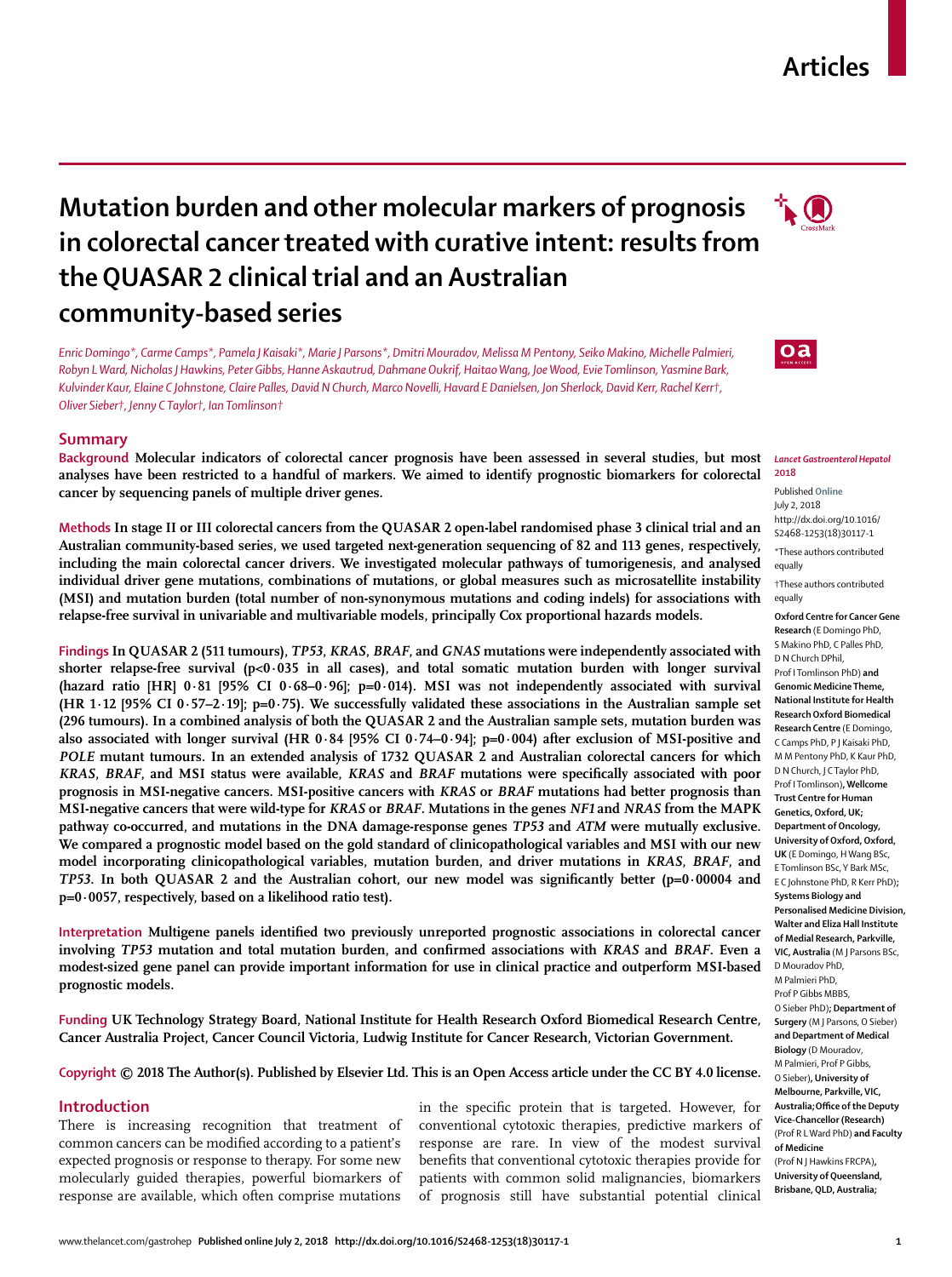**Department of Medical Oncology, Royal Melbourne Hospital, Parkville, VIC, Australia** (Prof P Gibbs)**; Institute for Cancer Genetics and Informatics, Oslo University Hospital, Oslo, Norway** (H Askautrud PhD, Prof H E Danielsen PhD)**; Department of Histopathology, University College London, London, UK**  (D Oukrif MSc, Prof M Novelli PhD)**; Thermo Fisher Scientific, Paisley, UK**  (J Wood PhD, J Sherlock PhD)**; Nuffield Department of Clinical and Laboratory Science, Radcliffe Department of Medicine, John Radcliffe Hospital, Oxford, UK**  (Prof H E Danielsen, Prof D Kerr MD)**; School of Biomedical Sciences, Monash University, Clayton, VIC, Australia** (O Sieber)**; and Cancer Genetics and Evolution Laboratory, Institute of Cancer and Genomic Sciences, University of Birmingham, Edgbaston, Birmingham, UK**  (I Tomlinson)

Correspondence to: Dr Enric Domingo, Department of Oncology, University of Oxford, Old Road Campus Research Building, Roosevelt Drive, Oxford OX3 7DQ, UK **enric.domingo@oncology.ox. ac.uk**

#### See **Online** for appendix

#### **Research in context**

### **Evidence before this study**

The decision to give adjuvant chemotherapy after resection of stage II or III colorectal cancer is based mainly on pathological factors such as tumour and nodal stage. Microsatellite instability (MSI) is the only molecular marker used routinely in this setting. However, patient outcomes remain variable, and stratification needs to be improved. We searched PubMed with the terms "prognosis", "colorectal", "colon", and "rectal" for articles published in English up to Feb 16, 2017. Only two large studies (>400 profiled patients) in the adjuvant setting had screened more than four molecular markers.

## **Added value of this study**

We used next-generation sequencing to analyse a panel of 82 genes in colorectal cancer from the QUASAR 2 clinical trial, and validated our findings in an Australian community-based colorectal cancer cohort. We identified high mutation burden as an independent marker of good prognosis, even after omitting hypermutant tumours with defects in DNA mismatch or polymerase proofreading repair. We hypothesise

that this finding resulted from high neo-epitope levels genome-wide. *TP53*, *KRAS*, and *BRAF* mutations were additionally independently associated with poor prognosis, although the association with *BRAF* and *KRAS* was restricted to MSI-negative tumours.

#### **Implications of all the available evidence**

Although the 15% of stage II or III colorectal cancers with hypermutation caused by DNA repair defects have previously been shown to have a good prognosis in the non-metastatic setting, we have shown that increased mutation burden among non-hypermutated colorectal cancers is also associated with favourable outcomes. Our data additionally show that the prognostic value of MSI is improved by a model based on mutation burden and *KRAS*, *BRAF*, and *TP53* mutations. Use of even a modestly sized gene panel provides superior prognostic information to tests based on a handful of genes, and could allow for existing and novel therapies to be targeted to subgroups of patients with poor prognosis, thereby sparing patients with good outcomes unnecessary and toxic treatment.

importance. Such markers could guide the use of more or less aggressive treatment regimens and enable clinicians to balance expected outcomes against early and late therapeutic toxicities.

Biomarkers can be based on several different types of molecule, and high-profile work has highlighted the potential use of mRNA profiling for identification of groups of colorectal cancers with varying prognoses.<sup>1</sup> Other biomarkers are based on DNA, which is more stable and thus generally easier to analyse than mRNA. For colorectal cancers treated with curative intent, the biomarker most consistently used in clinical practice is microsatellite instability (MSI), which usually results from defective DNA mismatch repair.<sup>2</sup> For stage II colorectal cancers, MSI predicts good recurrence-free survival, with hazard ratios (HRs) as low as  $0.6^{3,4}$ This association is less strong for stage III cancers, and, in stage IV colorectal cancers, MSI positivity is probably associated with poor prognosis.<sup>5</sup>

The availability of a few large datasets (>500 participants) from clinical trials has begun to clarify the associations between some somatic mutations and prognosis of colorectal cancers. However, most of these analyses have been restricted to *KRAS* mutations, *BRAF* mutations, or MSI (appendix pp 6–7). Overall, for colorectal cancers treated with curative intent (generally stage II or III), data support an association between MSI and good prognosis, and weaker evidence suggests that *KRAS* and *BRAF* mutations, which are mutually exclusive, indicate poor prognosis in MSI-negative tumours.6–11 However, MSI-positive colorectal cancers tend to be *BRAF-*mutant and *KRAS-*wild-type, so statistical interactions could exist between these

prognostic biomarkers. Furthermore, whether combinations of other genetic biomarkers provide useful prognostic information is unclear.

Screening has been restricted to only a few genes in large genetic biomarker studies for two main reasons: suboptimal sample quality or quantity, and the cost of mutation screening. Because somatic mutations tend to co-occur in molecular pathways of tumorigenesis, screening of many potentially prognostic mutations in the same dataset would be highly desirable to identify the primary determinants of tumour behaviour. However, the few studies in which such analyses were done did not have standardised recruitment and follow-up. The prime example is the exome or genome sequencing of over 600 colorectal cancers by the Cancer Genome Atlas group.12 This work provided an excellent dataset for discovery of driver mutations, but is of little use for biomarker discovery owing to the heterogeneity of the sample set and associated variability in clinical data.

In this exploratory study, we aimed to retain the advantages of a large clinical trial dataset while assessing several prognostic biomarkers for colorectal cancers. To this end, we used an 82-gene panel to identify somatic mutations in all the major colorectal cancer driver genes in more than 500 tumours from the QUASAR 2 clinical trial of stage II and III colorectal cancers. We also assessed MSI and the ultramutator phenotype resulting from *POLE* mutations.<sup>4</sup> We also tested a larger QUASAR 2 sample set for *KRAS* and *BRAF* mutations and MSI. Variables associated with survival in QUASAR 2 were replication tested in an independent community-based cohort, and subjected to a combined analysis.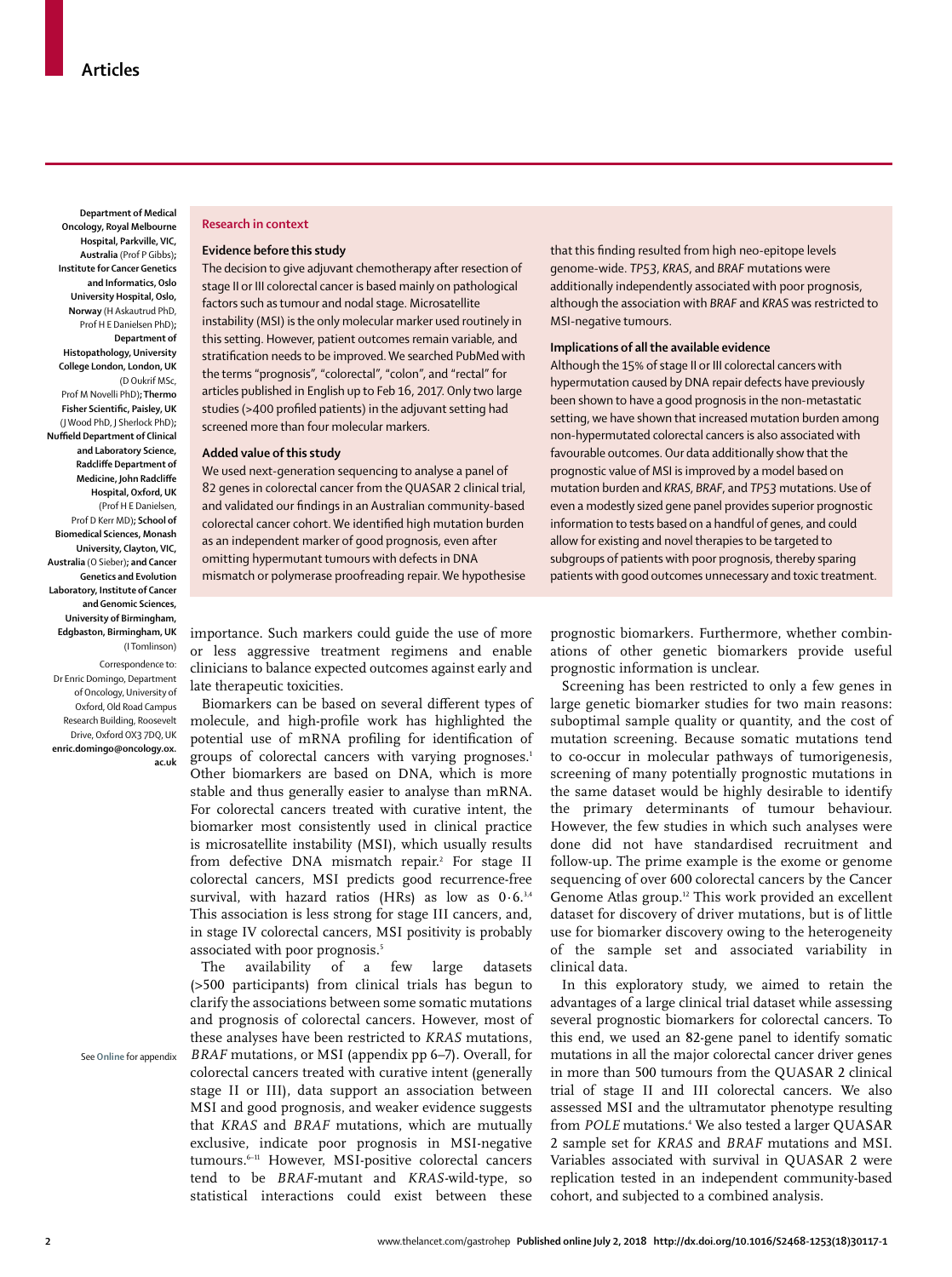# **Methods**

# **Study design and participants**

In this exploratory study, we assessed prognostic biomarkers for colorectal cancers in a large clinical trial dataset from a phase 3 clinical trial (QUASAR 2) and an independent community-based validation cohort. QUASAR 2 was an open-label, randomised phase 3 clinical trial<sup>13</sup> comprising 1952 patients with high-risk stage II or stage III colorectal cancer, who were randomly assigned to capecitabine alone or capecitabine plus bevacizumab, without radiotherapy. Median follow-up was  $4.92$  years (IQR  $4.00-5.16$ ). Overall or disease-free survival did not differ significantly between the two groups at 3 years' follow-up.<sup>13</sup> Similar results have been recorded in two other trials.<sup>14,15</sup> We obtained clinicopathological data (appendix p 8) from the QUASAR 2 trial database. Some data were converted to binary variables—ie, sex, location (proximal *vs* distal), and depth of invasion (T4 *vs* T1, T2, or T3) and lymph node metastasis (N2 or N1 *vs* N0) according to the TNM grading system. Age and grade were assessed as continuous variables.

The community-based series included 657 patients with stage II or III colorectal cancer who were treated at the Royal Melbourne Hospital (Parkville, VIC, Australia), Western Hospital Footscray (Footscray, VIC, Australia) or St Vincent's Hospital (Sydney, NSW, Australia) between Jan 1, 1993, and Dec 31, 2009 (appendix p 8). Individuals with hereditary colorectal cancer syndromes were excluded. All patients received standard neoadjuvant or adjuvant fluorouracil-based chemotherapy or concurrent chemoradiotherapy. In this patient series, stage II disease was deemed low risk when tumours were T3/N0; otherwise it was judged high risk. All patients provided written informed consent, and the study was approved by medical ethics committees at all three sites.

# **Procedures**

Colorectal cancer samples from UK QUASAR 2 were collected for molecular analysis. 40 μm scrolls were cut from formalin-fixed paraffin-embedded specimens of colorectal cancers that had greater than 80% estimated purity, and from healthy bowel; 10 μm sections were cut from the remaining colorectal cancers and needle microdissected to enrich for tumours with a haematoxylin and eosin section as a guide. Peripheral blood samples were also available from most patients. DNA was extracted from formalin-fixed paraffin-embedded tissue with the DNeasy kit (Qiagen, Hilden, Germany) and from blood with the Maxwell 16 Blood DNA Purification Kit (Promega, Madison, WI, USA). The whole cohort was analysed by Sanger sequencing for selected mutations and for MSI (appendix pp 1–3), and a subset of tumours was also analysed with an Ion Torrent (Life Technologies, Guildorf, CT, USA) sequencing gene panel for 82 genes (appendix p 9). We eliminated mutations with a high probability of being artifacts and cancers with high levels of artifactual hypermutation owing to ex-vivo cytosine deamination (appendix pp 2–3, 32).

We identified all probable driver mutations (appendix p 14) and selected the 13 most commonly mutated genes (ie, mutated in eight or more tumours) for further analysis to identify mutations tending to occur together in genetic pathways (appendix pp 17, 35–36). High-depth sequencing allowed us to identify tumours carrying somatic mutations at substantially reduced allele frequency (suggestive of subclonal status).

From the community-based series, fresh-frozen tumours and matched normal specimens were retrieved from hospital tissue banks. A subset of these tumours was screened in 113 genes by targeted next-generation sequencing, the others were screened with conventional PCR-based sequencing (appendix pp 4–5); choice of screening method was based on the availability of funding. All patients were prospectively followed up per the standard Australian National Health and Medical Research Council guidelines, with a median follow-up of 60 months (IQR 36–69).

We investigated the prognostic associations of *KRAS*  and *BRAF* mutations in relation to MSI status by pooling data from the QUASAR 2 gene panel, the Australian validation set, and additional QUASAR 2 and stage II or III Australian colorectal cancers that had been analysed for MSI and by Sanger sequencing for *KRAS* or *BRAF* mutations (appendix p 8) for an extended set of patients. Similar analyses were also done in the extended cohorts, whereby *TP53* status derived from either nextgeneration sequencing or Sanger sequencing was added.

# **Statistical analysis**

Individual driver gene mutations, combinations of mutations, or global measures such as MSI or mutation burden (total number of non-synonymous mutations and coding indels) were tested for associations with relapse-free survival in univariable and multivariable models, principally Cox proportional hazards models in accordance with published guidelines (appendix p 10).<sup>16</sup> We used the likelihood ratio test to compare a prognostic model based on the gold standard of clinicopathological variables and MSI with our new model, and did 10% leave-out cross-validation analysis to confirm the robustness of these results. To test whether the prognostic effect of mutation burden was due to hypermutation only, the same model was run in the subset of tumours without MSI or pathogenic *POLE* mutations. All survival analyses were two-sided and were deemed significant if p values were less than or equal to 0·05. Univariable results with p values less than 0·1 were taken forward to be tested in multivariable models. Further details of patients and analytic methods are in the appendix (p 5).

Because several mutations co-varied, we searched for primary associations by multivariable regression, hierarchical clustering, and Bayesian networks (appendix p 4). All analyses were done in STATA (version 10),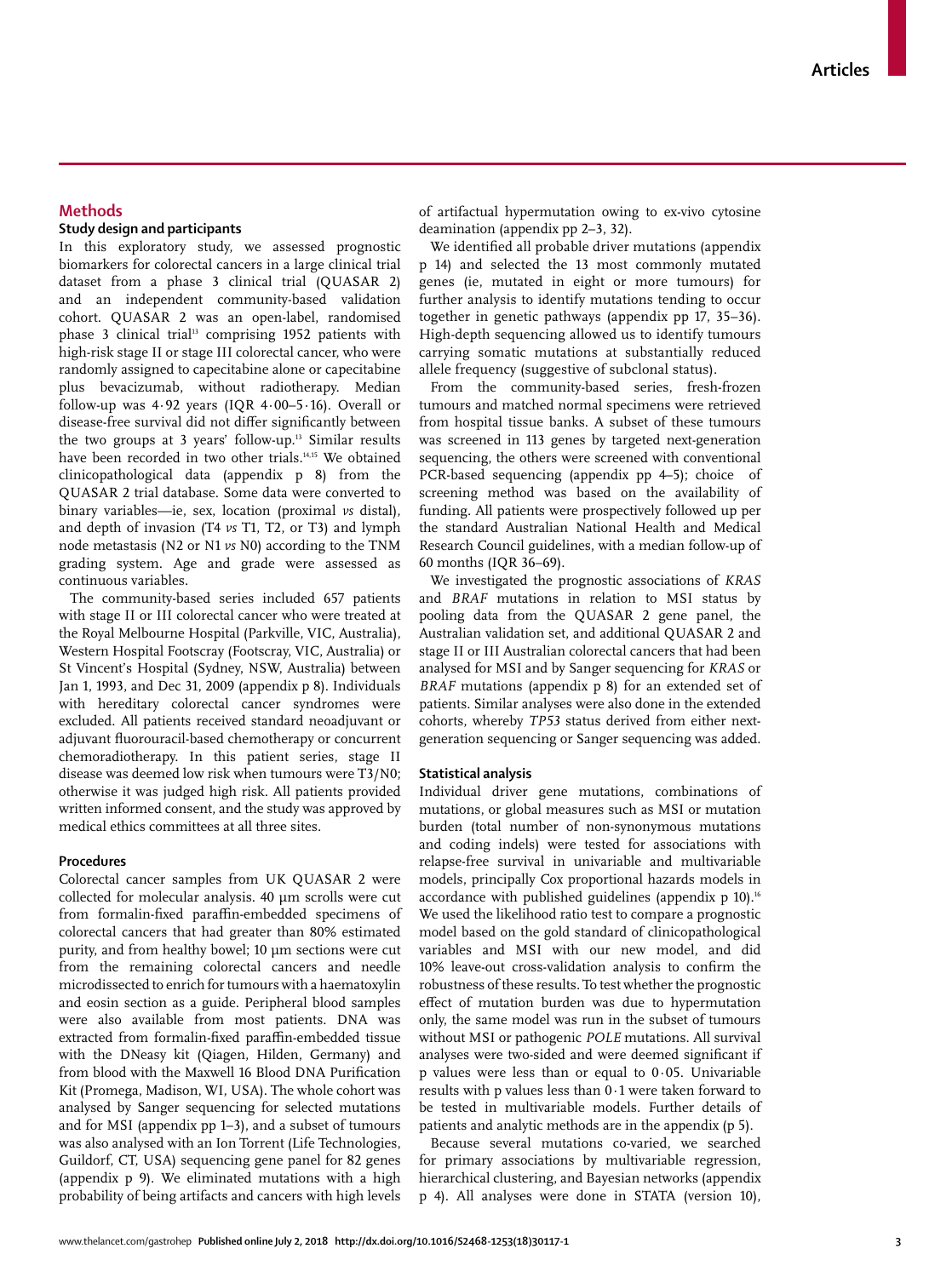R (version 3.4.1), or Banjo (version 2.2.0). Research materials supporting this publication can be accessed by contacting the corresponding author.

# **Role of the funding source**

The study funders had no role in the study design; data collection, analysis, or interpretation; or writing of the report. The corresponding author had full access to all study data and final responsibility for the decision to submit for publication.

# **Results**

598 tumours from the QUASAR 2 clinical trial were sequenced for 82 genes. After exclusion of mutations with a high probability of being artifacts and cancers with high levels of artifactual hypermutation owing to ex-vivo cytosine deamination, 511 tumours remained for further analysis (appendix pp 2–3).

The 13 most commonly mutated genes (*APC*, *TP53*, *KRAS*, *PIK3CA*, *BRAF*, *FBXW7*, *SMAD4*, *ATM*, *PTEN*, *NF1*, *CTNNB1*, *GNAS*, and *NRAS*)—ie, mutated in eight or more tumours—were selected for further analysis to identify mutations tending to occur together in genetic pathways (appendix p 14). In addition to known associations, such as those between *BRAF* mutation and MSI or between mutations of *KRAS* and *PIK3CA*, new unreported ones were found. Multivariable regression, hierarchical clustering, and Bayesian networks showed that mutations in *NF1*, a negative regulator of the Ras pathway, were positively associated with *NRAS* mutations, but not with mutations in *KRAS* or *BRAF* (appendix pp 17, 35–36). *SMAD4* mutations were associated with *BRAF* mutations but not with *KRAS* or *NRAS* changes (appendix pp 17, 35–36), suggesting possible synergy between *BRAF* and the TGFβ or BMP pathways. Additionally, logistic regression and Bayesian network analyses showed a strong negative association between driver mutations in *TP53* and *ATM* (appendix pp 17, 35–36). Clustering and Bayesian network analysis suggested a positive association between *ATM* and *PTEN* mutations (appendix pp 17, 35–36). Regression analysis between molecular and clinical variables showed that *KRAS* mutations were associated with female sex (similar to *BRAF* mutations;<sup>12,17</sup> appendix pp 17, 35-36). Additionally, mutations in *FBXW7* and *CTNNB1* were associated with high-grade disease (appendix pp 17, 35–36).

High-depth sequencing identified 58 (11%) tumours carrying somatic mutations at substantially reduced allele frequency, suggesting subclonal status. Of the 13 most commonly mutated genes, *PIK3CA* (p=0·001),  $ATM$  (p=0·002), and SMAD4 (p=0·05) had lower driver mutation allele frequencies than the other genes, suggesting they were more often subclonal (appendix p 18). Mutation burden, clonal diversity (presence of any identified mutation at low allele frequency), and driver mutations in the 13 genes were tested for prediction of bevacizumab treatment response, with no significant associations identified (data not shown).

In QUASAR 2, overall mutation burden and mutations in four specific genes (*TP53*, *KRAS*, *BRAF*, and *GNAS*) showed promising individual associations with relapsefree survival (predefined  $p<0.10$ ) and were thus selected for multivariable analysis, together with T stage, N stage, treatment group (because bevacizumab had previously been associated with poor prognosis in our patient subgroup, although not the whole trial), and MSI (which co-varied with mutation burden and is probably the best established prognostic factor for colorectal cancer; table 1, appendix p 19). Mutation burden (HR 0·81 [95% CI 0·68–0·96]; p=0·014), mutations in *TP53*, *KRAS*, *BRAF*, and *GNAS*, T stage, N stage, and use of bevacizumab were all independently associated with poor prognosis (ie, p≤0·05), but MSI was not (HR 1·12 [95% CI  $0.57-2.19$ ;  $p=0.75$ ; table 1). To test whether the prognostic effect of mutation burden was due to hypermutation only, the same model was run in the subset of tumours without MSI or pathogenic *POLE* mutations. Mutation burden was no longer significantly associated with outcome (HR  $0.85$  [95% CI  $0.73-1.00$ ];  $p=0.051$ ), although the HR was similar. The other variables retained significance similar to that previously shown (table 1).

In the Australian community-based cohort, 379 patients received adjuvant fluorouracil treatment, of whom 47 also received oxaliplatin (no data for oxaliplatin use were available for 38). We replication tested our prognostic markers in 296 tumours from the Australian cohort (appendix pp 8, 37–38), in which all prognostic markers identified in QUASAR 2 (except *GNAS* mutations) had been assessed. A multivariable analysis incorporating the same clinical and molecular variables and co-variables showed that, in agreement with the QUASAR 2 analysis, *BRAF* mutation, *TP53* mutation, and mutation burden were associated (p≤0·05) with relapse-free survival, whereas MSI was not (table 2). *KRAS* mutation also showed a similar prognostic association in the Australian patients to that present in QUASAR 2, but this was not statistically significant. When MSI-positive and ultramutator tumours were excluded from the Australian analysis*, KRAS* mutation was significantly associated with prognosis, but *BRAF* mutation was not (table 2).

A combined analysis of the QUASAR 2 and Australian cohorts (n=807), showed that mutations in *KRAS*, *BRAF*, and *TP53*, and lower mutation burden were all independently associated with poor prognosis, whereas MSI was not (figure 1; table 3; appendix p 20). Exclusion of MSI-positive and ultramutator cancers did not affect our findings (table 3). No significant heterogeneity was noted between cohorts and our model persisted in Australian patients treated with chemotherapy (data not shown).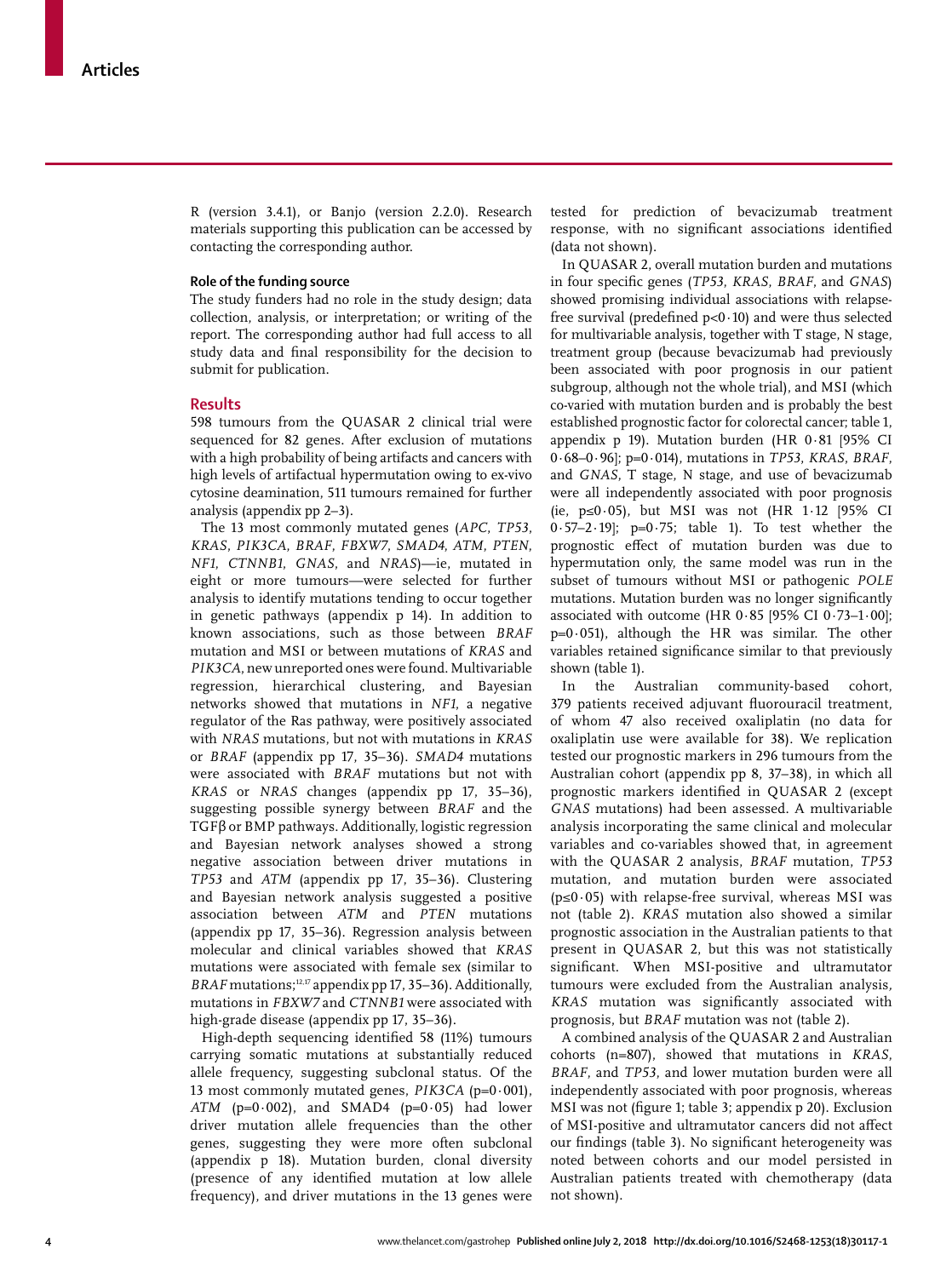|                                                                 | All cases univariable (n=511) |               |                       |           | All cases multivariable (n=511) |                       |          | MSI-negative and non-pathogenic POLE<br>multivariable (n=443) |                       |  |
|-----------------------------------------------------------------|-------------------------------|---------------|-----------------------|-----------|---------------------------------|-----------------------|----------|---------------------------------------------------------------|-----------------------|--|
|                                                                 | <b>HR</b>                     | 95% CI        | p value               | <b>HR</b> | 95% CI                          | p value               | HR       | 95% CI                                                        | p value               |  |
| <b>KRAS</b> mutation                                            | 1.48                          | $1.07 - 2.05$ | 0.018                 | 1.99      | $1.37 - 2.91$                   | $3.44 \times 10^{-4}$ | 2.25     | $1.51 - 3.35$                                                 | $6.07 \times 10^{-5}$ |  |
| <b>BRAF</b> mutation                                            | 1.42                          | $0.94 - 2.13$ | 0.093                 | 2.46      | $1.51 - 4.03$                   | $3.31 \times 10^{-4}$ | 2.88     | $1.70 - 4.85$                                                 | $7.50 \times 10^{-5}$ |  |
| TP53 mutation                                                   | 1.53                          | $1.08 - 2.18$ | 0.018                 | 1.63      | $1.12 - 2.38$                   | 0.011                 | 1.61     | $1.09 - 2.38$                                                 | 0.025                 |  |
| <b>GNAS</b> mutation                                            | 2.19                          | $0.89 - 5.35$ | 0.087                 | 2.76      | $1.08 - 7.04$                   | 0.034                 | 4.00     | $1.42 - 11.3$                                                 | 0.009                 |  |
| Mutation burden (quartiles)                                     | 0.87                          | $0.75 - 1.00$ | 0.055                 | 0.81      | $0.68 - 0.96$                   | 0.014                 | 0.85     | $0.73 - 1.00$                                                 | 0.051                 |  |
| <b>MSI</b>                                                      | 0.73                          | $0.42 - 1.28$ | 0.271                 | 1.12      | $0.57 - 2.19$                   | 0.75                  | $\ddots$ | $\ddotsc$                                                     | $\ddots$              |  |
| Chemotherapy (bevacizumab plus<br>capecitabine vs capecitabine) | 1.37                          | $0.98 - 1.92$ | 0.065                 | 1.43      | $1.02 - 2.00$                   | 0.039                 | 1.55     | $1.09 - 2.22$                                                 | 0.015                 |  |
| T4 vs T1, T2, or T3*                                            | 2.11                          | $1.52 - 2.94$ | $8.59 \times 10^{-6}$ | 2.10      | $1.50 - 2.93$                   | $1.36 \times 10^{-5}$ | 2.29     | $1.61 - 3.25$                                                 | $3.66 \times 10^{-6}$ |  |
| N <sub>1</sub> or N <sub>2</sub> vs N <sub>0</sub> <sup>*</sup> | 1.80                          | $1.22 - 2.63$ | 0.003                 | 1.85      | $1.25 - 2.73$                   | 0.002                 | 2.03     | $1.33 - 3.09$                                                 | 0.001                 |  |

Cox proportional hazards analysis was done. The univariable analyses were adjusted by T stage, N stage, and treatment arm (or two of these if the adjustment variable itself was being assessed). Multivariable analysis was based on all variables shown. Mutation burden was derived from total number of non-synonymous mutations and coding indels, which are most likely to be functionally relevant, but similar results were obtained when other somatic variants were also included (appendix). *POLE* proofreading mutation is not shown as a prognostic variable because of the low frequency of those cancers (appendix). MSI=microsatellite instability. HR=hazard ratio. \*According to TNM tumour classification.

*Table 1:* **Associations between clinicopathological molecular variables and relapse-free survival in the QUASAR 2 cohort**

|                             | All cases univariable (n=296)* |               |                       |           | All cases multivariable (n=253) |                       |           | MSI negative and non-pathogenic POLE<br>multivariable (n=209) |                       |  |
|-----------------------------|--------------------------------|---------------|-----------------------|-----------|---------------------------------|-----------------------|-----------|---------------------------------------------------------------|-----------------------|--|
|                             | <b>HR</b>                      | 95% CI        | p value               | <b>HR</b> | 95% CI                          | p value               | <b>HR</b> | 95% CI                                                        | p value               |  |
| <b>KRAS</b> mutation        | 1.31                           | $0.92 - 1.87$ | 0.136                 | 1.51      | $0.97 - 2.38$                   | 0.066                 | 1.61      | $1.02 - 2.59$                                                 | 0.040                 |  |
| <b>BRAF</b> mutation        | 0.91                           | $0.52 - 1.64$ | 0.780                 | 2.18      | $1.08 - 4.56$                   | 0.029                 | 1.79      | $0.73 - 4.24$                                                 | 0.204                 |  |
| TP53 mutation               | 1.19                           | $0.83 - 1.71$ | 0.334                 | 1.82      | $1.12 - 2.73$                   | 0.014                 | 1.81      | $1.09 - 2.82$                                                 | 0.020                 |  |
| Mutation burden (quartiles) | 0.72                           | $0.62 - 0.85$ | $8.62 \times 10^{-5}$ | 0.78      | $0.63 - 0.95$                   | 0.014                 | 0.82      | $0.64 - 0.93$                                                 | 0.008                 |  |
| <b>MSI</b>                  | 0.39                           | $0.18 - 0.71$ | 0.003                 | 0.62      | $0.24 - 1.44$                   | 0.247                 | $\ddotsc$ | $\cdot$                                                       | $\ddotsc$             |  |
| Chemotherapy (yes vs no)    | $1-01$                         | $0.71 - 1.44$ | 0.946                 | 0.60      | $0.34 - 0.91$                   | 0.019                 | 0.51      | $0.18 - 0.90$                                                 | 0.018                 |  |
| Radiotherapy (yes vs no)    | $1-21$                         | $0.50 - 3.02$ | 0.653                 | 1.33      | $0.53 - 3.32$                   | 0.546                 | 1.29      | $0.51 - 3.20$                                                 | 0.603                 |  |
| T4 vs T1, T2, or T3+        | 2.19                           | $1.54 - 3.22$ | $2.01 \times 10^{-5}$ | 2.38      | $1.57 - 3.75$                   | $6.34 \times 10^{-5}$ | 2.67      | $1.73 - 4.21$                                                 | $1.62 \times 10^{-5}$ |  |
| N1 or N2 vs N0 <sup>+</sup> | 1.40                           | $0.97 - 2.08$ | 0.070                 | 1.21      | $0.71 - 2.04$                   | 0.493                 | 1.19      | $0.66 - 2.05$                                                 | 0.597                 |  |

Cox proportional hazards analysis was done. The univariable analyses were adjusted by T stage, N stage, and treatment group (or two of these if the adjustment variable itself was being assessed). Multivariable itself was b analysis was based on all variables shown. Mutation burden was derived from total number of non-synonymous mutations and coding indels, which are most likely to be functionally relevant, but similar results were obtained when other somatic variants were also included (appendix). *POLE* proofreading mutation is not shown as a prognostic variable because of the low frequency of those cancers (appendix). *BRAF* was tested only for the common V600E variant. GNAS was not tested. MSI=microsatellite instability. HR=hazard ratio. \*Missing data for KRAS (n=9), BRAF (n=11), TP53 (n=10), mutation burden (n=11), MSI (n=1), and radiotherapy (n=21). †According to TNM tumour classification.

*Table 2:* **Associations between clinicopathological molecular variables and relapse-free survival in the Australian community-based series**

We compared a prognostic model based on the gold standard of clinicopathological variables and MSI with our new model incorporating clinical variables, mutation burden, and driver mutations in *KRAS*, *BRAF*, and *TP53.* In both QUASAR 2 and the Australian cohort, our new model was significantly better ( $p=0.00004$  and  $p=0.0057$ , respectively, based on the likelihood ratio test). A 10% leave-out crossvalidation analysis showed these analyses to be robust (appendix p 5).

We explored the prognostic model separately in stage II (n=266) and stage III (n=499) colorectal cancers and found that the model was significant ( $p=7.3 \times 10^{-8}$ ) only in stage III disease (appendix pp 21–22), but HRs were similar in both stages. Correspondingly, despite inherently reduced power, an analysis by tumour

location (proximal colon, distal colon, rectum) showed similar HRs for all biomarkers across sites, even after exclusion of hypermutated tumours (appendix pp 23–25). Additionally, formal assessment of interactions between individual biomarkers and stage or tumour location showed no evidence of significant deviation from a logadditive model (data not shown).

On the basis of previous reports, $6-11$  we investigated the prognostic associations of *KRAS* and *BRAF* mutations in relation to MSI status by pooling data from an extended set of the QUASAR 2 and Australian cohorts, including an additional 676 colorectal cancers from QUASAR 2 and 362 stage II or III colorectal cancers from the Australian cohort (n=1732). In multivariable analysis, MSI was associated with good prognosis (HR 0·45 [95% CI 0·31–0·64]; p=0·00001), and *KRAS* (1·22 [1·01–1·48];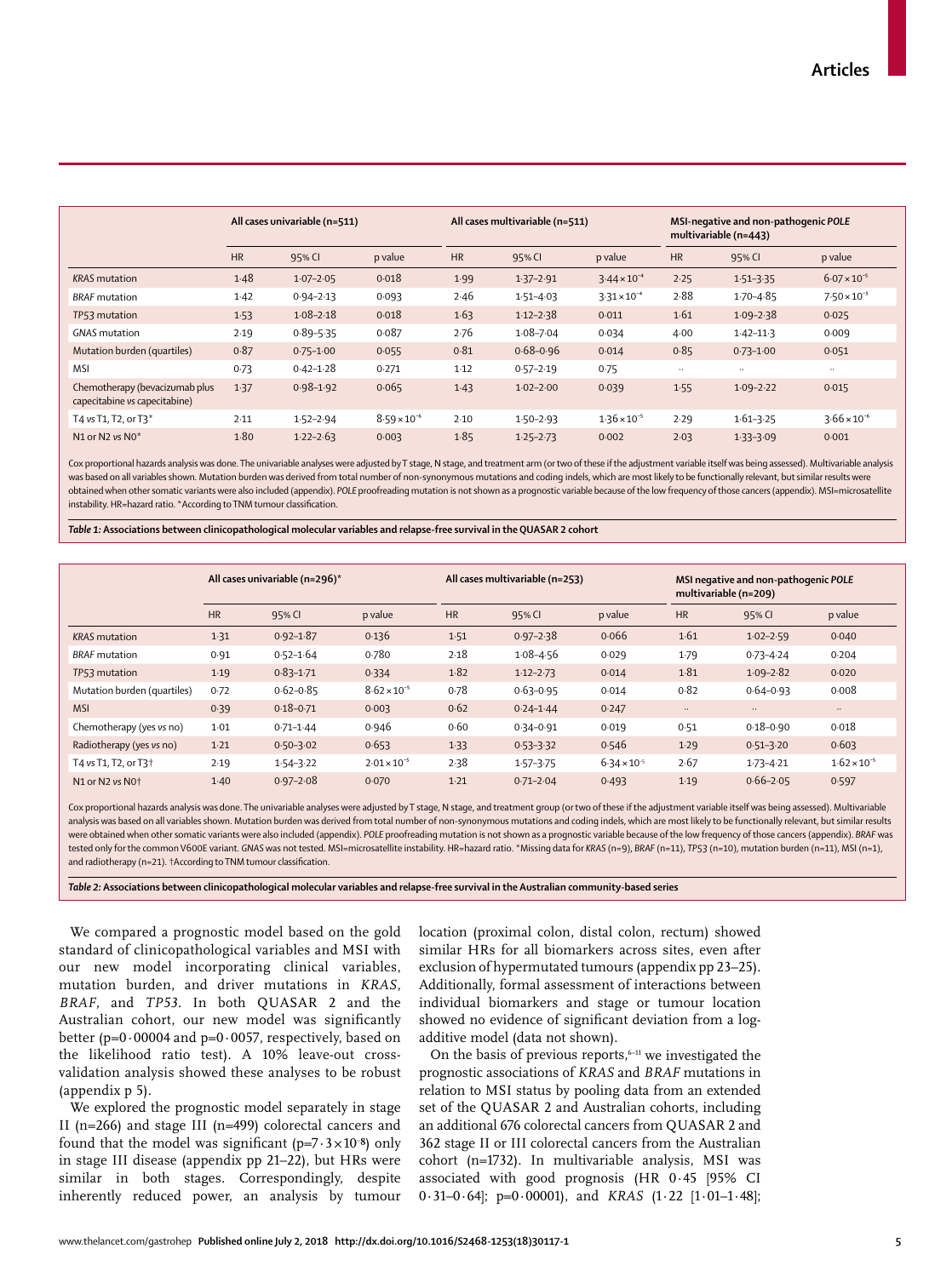p=0·035] and *BRAF* (1·53 [1·14–2·04]; p=0·004) mutations were both associated with poor prognosis (appendix p 26). Because the strong co-variation of these biomarkers could have confounded or obscured prognostic effects, we added multiplicative interaction terms between MSI and mutations in *KRAS* and *BRAF*



*Figure 1:* **Relapse-free survival in the combined QUASAR 2 and Australian cohorts by mutation burden from gene-panel analysis (n=672)**

Burden data are shown by quartile (highest burden in quartile 4). Cancers that were positive for microsatellite instability or with pathogenic *POLE* mutations were excluded. Cox proportional hazards model results are shown for univariable and multivariable analyses with quartile 1–4 as a continuous variable and other co-variables as per table 3. The numbers in each quartile are not equal because of ties in mutation burden. HR=hazard ratio.

to the multivariable model. Both of these interactions were significant ( $p=0.003$  and  $p=0.023$ , respectively), suggesting differential prognostic effects.

Accordingly, we explored different combinations of MSI, *KRAS* mutation, and *BRAF* mutation. Compared with triple-negative (ie, MSI-negative, *KRAS* and *BRAF*  wild-type) cancers, MSI-negative tumours with *KRAS*  (HR 1·35 [95% CI 1·11–1·64]; p=0·003) or *BRAF*   $(2.02 [1.47-2.76]; 1.20 \times 10^{-5})$  mutations were associated with worse prognosis (table 4, figure 2). By contrast, MSI-positive colorectal cancers with *KRAS* (HR 0·28 [95% CI 0·09–0·89]; p=0·028) or *BRAF* (0·55 [0·35–0·90];  $p=0.017$ ) mutations were associated with a significantly better prognosis than the triple negatives (table 4), although the difference was not significant compared with MSI-positive colorectal cancers without *KRAS* or *BRAF* mutations. The six main subgroups combining *MSI*, *KRAS*, and *BRAF* had consistent effects between the QUASAR 2 and Australian cohorts (data not shown).

Although MSI was not an independent prognostic marker when mutation burden was also assessed, it was prognostic in the absence of information about mutation burden (appendix p 26). We therefore explored whether new prognostic groups within the larger MSI-negative subset could be identified with *KRAS, BRAF*, and *TP53*, given that *TP53* mutation remained an independent prognostic marker when MSI-positive and ultramutator colorectal cancers were excluded from the main analysis based on gene panels (table 1). Within the MSI-negative colorectal cancer set (n=991), tumours with *BRAF* and

|                                                                 | All cases univariable (n=807)* |               |                       | All cases multivariable (n=764) |               |                       | MSI-negative and non-pathogenic POLE<br>multivariable (n=652) |               |                        |
|-----------------------------------------------------------------|--------------------------------|---------------|-----------------------|---------------------------------|---------------|-----------------------|---------------------------------------------------------------|---------------|------------------------|
|                                                                 | <b>HR</b>                      | 95% CI        | p value               | <b>HR</b>                       | 95% CI        | p value               | <b>HR</b>                                                     | 95% CI        | p value                |
| <b>KRAS</b> mutation                                            | 1.40                           | $1.10 - 1.78$ | 0.006                 | 1.74                            | $1.31 - 2.29$ | $1.21 \times 10^{-4}$ | 1.88                                                          | $1.40 - 2.51$ | $2.11 \times 10^{-5}$  |
| <b>BRAF</b> mutation                                            | 1.23                           | $0.88 - 1.72$ | 0.231                 | 2.21                            | $1.47 - 3.29$ | $1.02 \times 10^{-4}$ | 2.32                                                          | $1.50 - 3.58$ | $1.49 \times 10^{-4}$  |
| TP53 mutation                                                   | 1.30                           | $1.01 - 1.67$ | 0.039                 | 1.65                            | $1.24 - 2.19$ | $4.67 \times 10^{-4}$ | 1.68                                                          | $1.24 - 2.26$ | 0.001                  |
| Mutation burden (quartiles)                                     | 0.82                           | $0.74 - 0.92$ | $5.1 \times 10^{-4}$  | 0.8                             | $0.70 - 0.91$ | 0.001                 | 0.84                                                          | $0.74 - 0.94$ | 0.004                  |
| <b>MSI</b>                                                      | 0.58                           | $0.38 - 0.89$ | 0.012                 | 0.8                             | $0.46 - 1.35$ | 0.399                 | $\ldots$                                                      | $\ddotsc$     | $\cdots$               |
| Cohort plus treatment QUASAR 2<br>capecitabine                  | Reference                      | $\ldots$      | $\ddotsc$             | Reference                       | $\cdots$      | $\ddotsc$             | Reference                                                     | $\cdots$      | $\ddotsc$              |
| Cohort plus treatment QUASAR 2<br>bevacizumab plus capecitabine | 1.45                           | $1.04 - 2.03$ | 0.029                 | 1.44                            | $1.02 - 2.01$ | 0.034                 | 1.53                                                          | $1.07 - 2.18$ | 0.019                  |
| Cohort plus treatment Australia<br>no chemotherapy              | 2.04                           | $1.4 - 2.98$  | $2.2 \times 10^{-4}$  | 3.48                            | $2.28 - 5.30$ | $7.04 \times 10^{-9}$ | 4.05                                                          | $2.58 - 6.34$ | $9.96 \times 10^{-10}$ |
| Cohort plus treatment Australia<br>chemotherapy                 | 2.06                           | $1.45 - 2.93$ | $5.61 \times 10^{-6}$ | 1.75                            | $1.18 - 2.58$ | 0.005                 | 1.88                                                          | $1.25 - 2.83$ | 0.002                  |
| Radiotherapy (yes vs no)                                        | 1.56                           | $0.64 - 3.78$ | 0.326                 | 1.37                            | $0.54 - 3.41$ | 0.503                 | $1-3$                                                         | $0.51 - 3.24$ | 0.579                  |
| T4 vs T1, T2, or T3+                                            | 1.81                           | $1.42 - 2.29$ | $1.30 \times 10^{-6}$ | 2.19                            | $1.68 - 2.83$ | $3.03 \times 10^{-9}$ | 2.36                                                          | $1.80 - 3.09$ | $4.38 \times 10^{-10}$ |
| N1 or N2 vs N0+                                                 | 1.45                           | $1.11 - 1.89$ | 0.006                 | 1.63                            | $1.21 - 2.20$ | 0.001                 | 1.68                                                          | $1.21 - 2.30$ | 0.002                  |

Cox proportional hazards analysis was done. The univariable analyses were adjusted by T stage, N stage, and treatment group (or two of these if the adjustment variable itself was being assessed) Multivariable analysis was based on all variables shown. Mutation burden was derived from total number of non-synonymous mutations and coding indels, which are most likely to be functionally relevant, but similar results were obtained when other somatic variants were also included (appendix). *POLE* proofreading mutation is not shown as a prognostic variable because of the low frequency of those cancers (appendix). Mutation burden quartile was derived separately for the QUASAR 2 and Australian cohorts because of the different content of the two panels. The cohort/treatment variables are categorical. MSI=microsatellite instability. HR=hazard ratio. \*Missing data from Australian cohort for KRAS (n=9), BRAF (n=11), TP53 (n=10), mutation burden (n=11), MSI (n=1), and radiotherapy (n=21). †According to TNM tumour classification.

*Table 3:* **Associations between clinicopathological molecular variables and relapse-free survival in the combined QUASAR 2 and Australian community-based series population**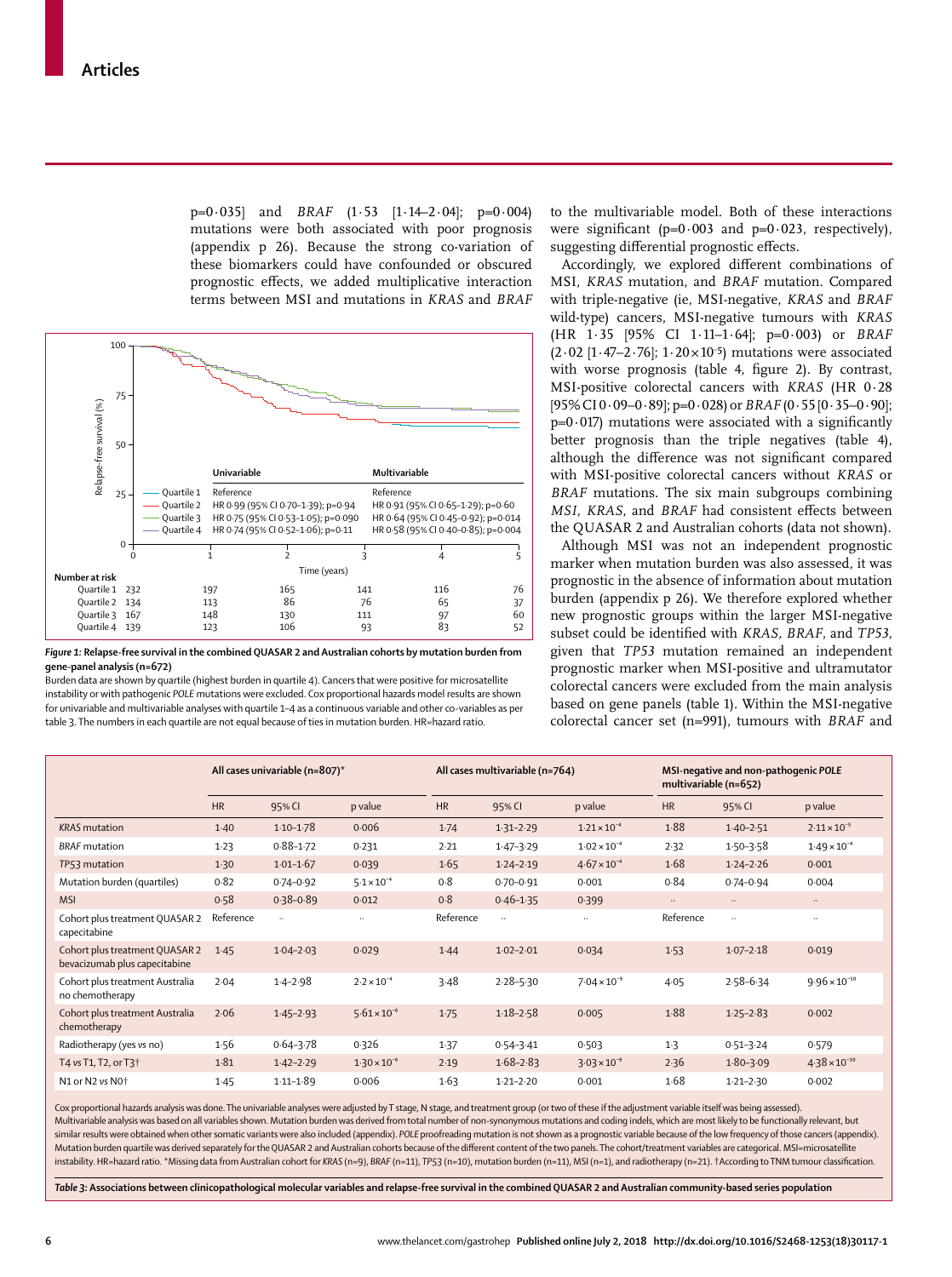*TP53* mutations had a particularly poor prognosis (HR 3·08 [95% CI 1·88–5·03]; p=7·12×10– ⁶; figure 3; appendix p 27). Neither the interaction between *TP53* and *BRAF* (HR 2· 21 [95% CI 0·97–5·03]; p=0·058), nor that between *TP53* and *KRAS*  $(1.13 \mid 0.71-1.80]$ ; p=0.62) were significant.

# **Discussion**

In this study, we used overlapping cancer gene mutation panels to analyse a cohort from a high-quality clinical trial of colorectal cancers treated with curative intent and a validation cohort. In multivariable analysis incorporating known clinicopathological prognostic factors, we showed that low overall mutation burden and mutations in *KRAS, BRAF*, and *TP53* were independently associated with decreased relapse-free survival after colorectal cancer treated with curative intent. These findings were present both in the clinical trial cohort and in the Australian validation set of community-based patients. The fact that we found no molecular marker for bevacizumab response in QUASAR 2 or chemotherapy response in the Australian cohorts suggests that the markers we identified are prognostic, although formal demonstration of this hypothesis is difficult because most patients received fluorouracil-based chemotherapy.

Use of prognostic molecular markers in management of solid tumours is still not widespread, partly because of a lack of validated markers and partly because of differences between studies, leading to uncertainty about which markers to use and their estimated effect sizes. Although molecular indicators of colorectal cancer prognosis have been assessed in several large studies, analyses in most cases have been restricted to a handful of markers.

The complexity of associations between mutations and colorectal cancer prognosis is arguably reflected by the generally stronger associations of markers in our multivariable than in univariable analyses. Furthermore, MSI was generally not prognostic in our analyses, because its effects were captured by mutation burden (somatic single nucleotide variants and small indels). However, mutation burden not only strongly co-varied with MSI and *POLE,* but also provided prognostic information in MSI-negative colorectal cancers. Although high mutation burden has been associated with good colorectal cancer prognosis in the context of MSI and *POLE* proofreading deficiency,<sup>4</sup> this relation has not previously been shown for colorectal cancers without those forms of genomic instability. Similar data for other tumour types are few,18–20 although in other cancers with generally high mutation burdens but without specific forms of genomic instability, such as lung carcinoma and melanoma, mutation burden has predicted response to immune checkpoint inhibitors.<sup>21,22</sup>

In our study, undetected hypermutator or ultramutator cancers could have contributed to the mutation burden association, although the frequencies of MSI and *POLE*  mutations that we recorded were typical of other studies,<sup>4</sup>

|                                                                 | <b>Hazard</b> ratio | 95% CI        | p value                |
|-----------------------------------------------------------------|---------------------|---------------|------------------------|
| KRAS wild-type, BRAF wild-type, MSI negative                    | Reference           | $\cdot$       |                        |
| KRAS mutated, BRAF wild-type, MSI negative                      | 1.35                | $1.11 - 1.64$ | 0.003                  |
| KRAS wild-type, BRAF mutated, MSI negative                      | 2.02                | $1.47 - 2.76$ | $1.20 \times 10^{-5}$  |
| KRAS wild-type, BRAF wild-type, MSI positive                    | 0.90                | $0.56 - 1.45$ | 0.670                  |
| KRAS mutated, BRAF wild-type, MSI positive                      | 0.28                | $0.09 - 0.89$ | 0.028                  |
| KRAS wild-type, BRAF mutated, MSI positive                      | 0.55                | $0.35 - 0.90$ | 0.017                  |
| T4 vs T1, T2, or T3*                                            | 7.76                | $1.88 - 2.71$ | $3.32 \times 10^{-18}$ |
| N <sub>1</sub> or N <sub>2</sub> vs N <sub>0</sub> <sup>*</sup> | 2.07                | $1.65 - 2.59$ | $7.62 \times 10^{-10}$ |

The p value for the interaction between MSI and *BRAF* is 0·003; the p value for the interaction between MSI and *KRAS* is 0·023. Results are from multivariable analysis adjusted by cohort groups. Six patients in very rare subgroups are not shown. MSI=microsatellite instability. \*According to TNM tumour classification.

*Table 4:* **Prognosis associated with subgroups by** *KRAS* **mutation, V600E** *BRAF* **mutation, and MSI in all cohorts (n=1732)**



*Figure 2:* **Relapse-free survival by combinations of MSI and mutations in** *KRAS* **and** *BRAF* **in the combined extended QUASAR 2 and Australian cohorts**

Cancers with pathogenic *POLE* mutations were excluded. MSI=microsatellite instability.

and we identified a monotonic relationship between mutation burden quartile and relapse-free survival. Another potential cause of the mutation burden association was non-excluded deamination artifacts if they happened to be associated with an unknown factor correlated with good prognosis. However, we made strenuous efforts to exclude those artifacts, no plausible explanatory causes such as tumour age were detectable within QUASAR 2, and the Australian validation cohort analyses were done in fresh frozen tissue, which was unlikely to have deamination. In our study, the association between prognosis and mutation burden was sufficiently strong that even a modestly sized gene panel should pick it up, suggesting that it was representative of mutation burden in the exome.<sup>23</sup> The underlying reason for that association is unclear, although anti-tumour immune responses are evidently the prime candidate.18–20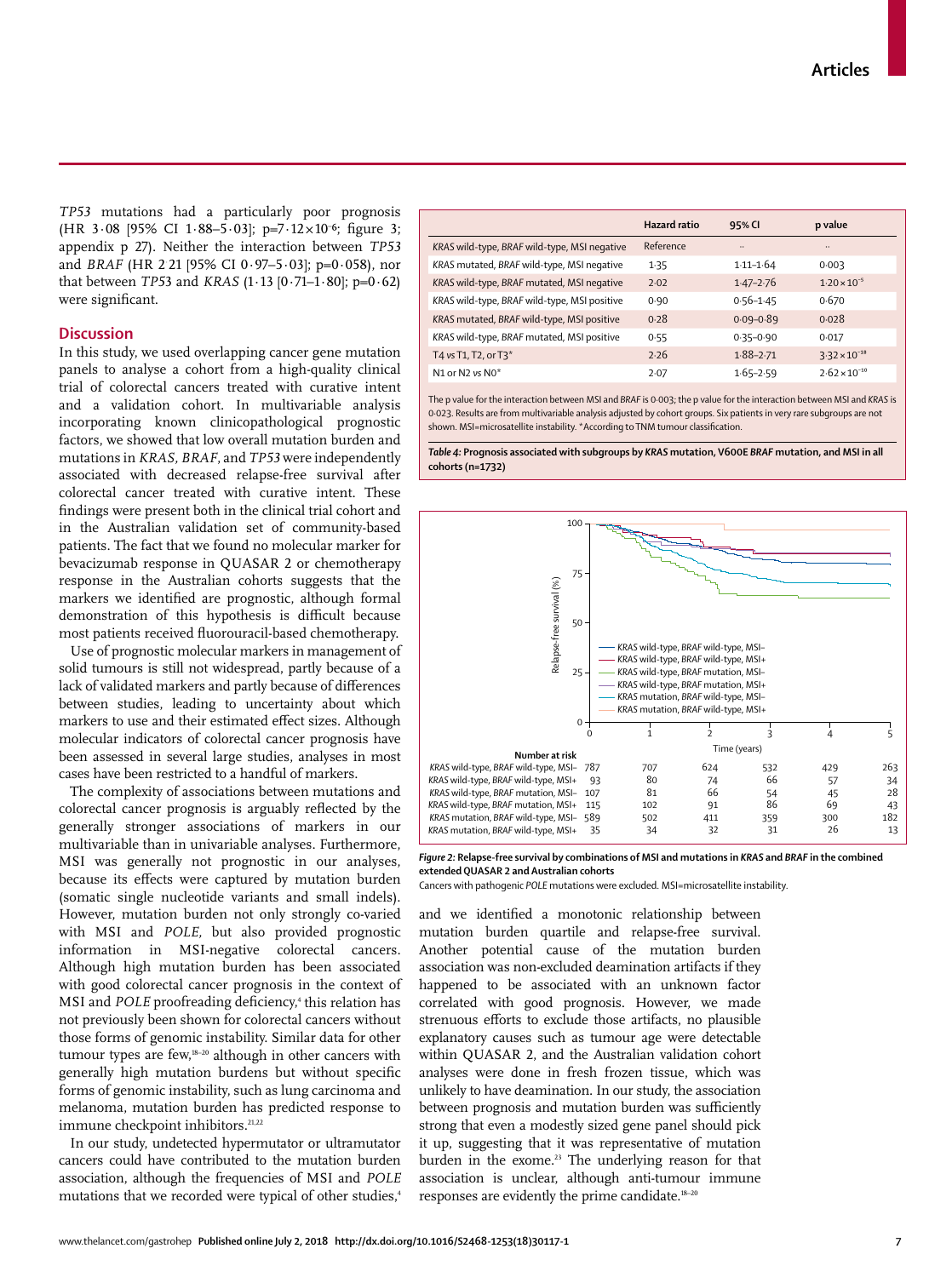

*Figure 3:* **Relapse-free survival by combinations of mutations in** *KRAS, BRAF***, and** *TP53* **in MSI-negative tumours in the combined extended QUASAR 2 and Australian cohorts**

Cancers that were MSI positive or with pathogenic *POLE* mutations were excluded. MSI=microsatellite instability.

We showed a strong negative association between driver mutations in *TP53* and *ATM*, two key mediators in the DNA damage response, suggesting that these mutations are alternative DNA damage response inactivators. We also found a positive association between *ATM* and *PTEN* mutations; PTEN is phosphorylated by ATM in response to DNA-damaging agents, thus inducing autophagy.24 Mutations in *FBXW7* and *CTNNB1* were associated with high-grade disease, the latter suggesting that activation of the Wnt pathway through *CTNNB1* rather than *APC* mutation might predispose to poorly differentiated colorectal cancers.

The interplay between *KRAS, BRAF*, and *TP53*  mutations, MSI, and mutation burden in our data set is intriguing. These mutations co-vary strongly (appendix), and are additionally associated with other molecular variables. Thus, to decipher primary associations is extremely challenging. Nevertheless, our study strongly supports the reported poor prognosis of MSI-negative colorectal cancers with *KRAS* or *BRAF* mutations<sup>6-11</sup> compared with MSI-negative colorectal cancers wild-type for these genes and unselected MSI-positive colorectal cancers. Additionally, we showed that *KRAS* or *BRAF*  mutation could be associated with improved prognosis in MSI-positive colorectal cancers. *TP53* has not previously been consistently reported as a prognostic marker for colorectal cancer in the curative setting, but very few large studies have included a sufficiently comprehensive molecular analysis of *KRAS, BRAF, TP53*, and MSI. Notably, addition of these four prognostic markers improved outcome prediction compared with current clinical guidelines based on MSI.

The strengths of our study are that several potential biomarkers were screened in a large, high-quality clinical trial and a community-based cohort. We have carefully done quality-control analysis to derive high-quality mutation calls. For mutation burden, the study is arguably limited by the size of the gene panels used, and a larger panel or exome and genome sequencing might detect even stronger associations with prognosis. Limitations include the low numbers of patients with stage II disease in the sample set, which means that the utility of our model in such patients remains formally unproven. Although we found our model to be significant only in stage III disease (appendix p 22), HRs were similar in both stages, suggesting that the lack of significance for stage II disease was the result of lower power in that set. Furthermore, we cannot formally distinguish between the model being prognostic or predictive for fluorouracil response. Another potential weakness is the different treatment regimens used in each cohort, although regimen was incorporated as a co-variable in the analyses. Finally, our study might have suboptimal power to draw firm conclusions about outcomes in small patient groups or subgroups, such as those with combinations of several molecular variables.

Advances in molecular testing hold considerable promise for the delivery of precision cancer medicine, but their clinical use to date has largely been limited to analysis of small numbers of actionable variants. In colorectal cancer, these include *KRAS* and *NRAS* mutation testing for prediction of resistance to anti-EGFR therapies,<sup>25</sup> and MSI, which identifies stage II tumours with excellent prognosis<sup>26</sup> and stage IV tumours likely to respond to immune checkpoint inhibition. Our findings show that the use of even a modest-sized gene panel can provide clinically useful information beyond individual driver mutations. Tumour mutation burden displaced MSI and *POLE* as a marker of prognosis in